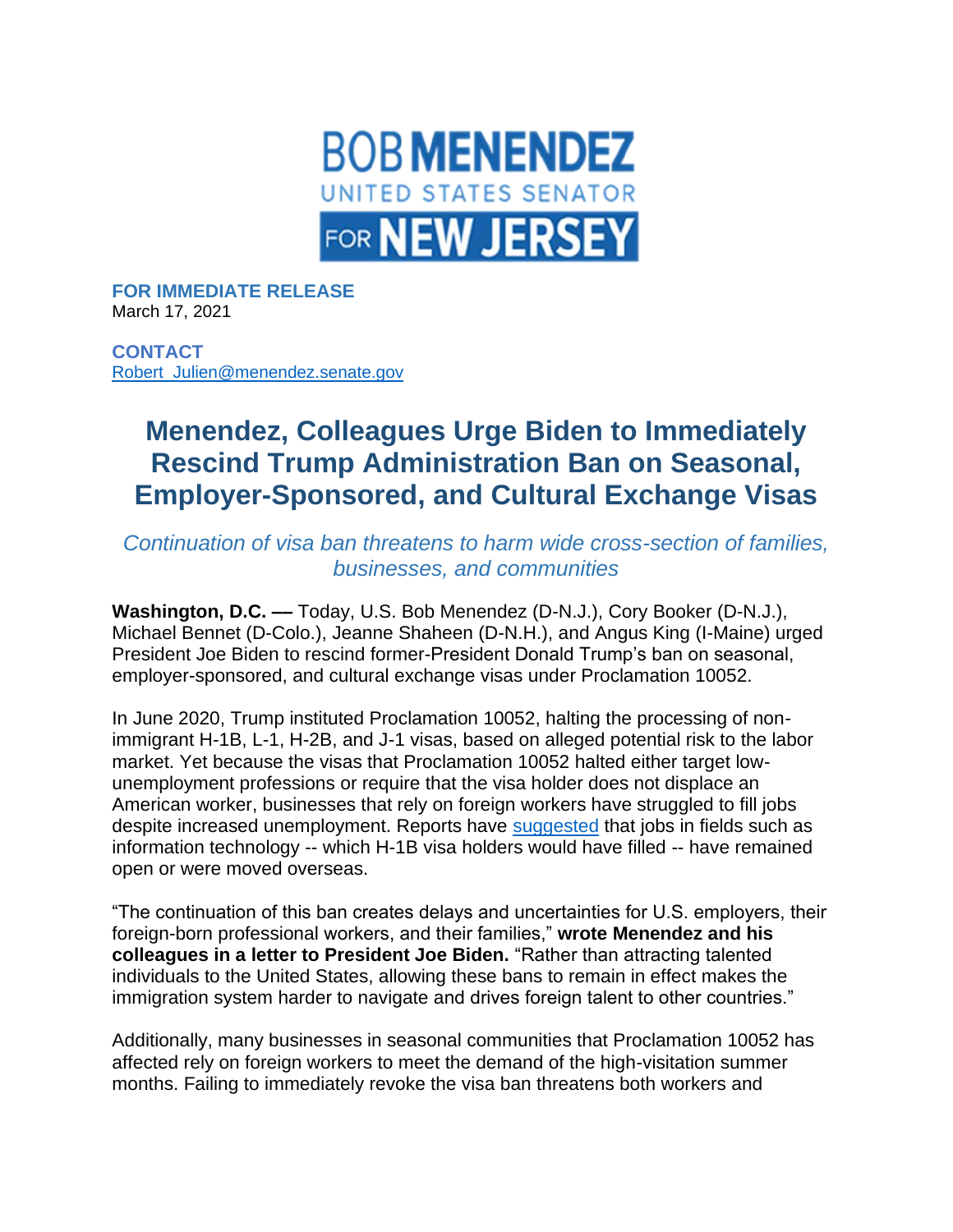employers in these communities who cannot adequately and safely prepare for the surge season.

"Every day these visa bans remain in place undermines our collective vision for a new, more prosperous and welcoming nation. We urge you to follow through on your promise to rescind Proclamation 10052 without delay, resume timely processing of nonimmigrant visas, and direct U.S. Embassies and Consulates to open up visa appointments for nonimmigrant visas as soon as possible," **concluded the senators.**

The text of the letter is available [HERE](https://www.menendez.senate.gov/imo/media/doc/VisaBanLetter.pdf) and below.

## *Dear President Biden:*

*We thank you for your leadership and bold actions to reform the immigration system in your first weeks in office. We write to urge you to rescind the previous Administration's visa ban under Proclamation 10052 and direct your consulates to resume timely processing of nonimmigrant visas. This Proclamation barred the entry of thousands of people seeking to enter as temporary workers and continues to harm a wide crosssection of families, businesses, and communities across the country.* 

*Although your Administration rescinded the discriminatory travel bans from Muslimmajority and African nations and permanent immigrants, the ban on seasonal, employer-sponsored and cultural exchange visas continues to harm U.S. businesses that rely on these workers to operate. Although Proclamation 10052 is set to expire on March 31, 2021, businesses have indicated that inaction will further harm their businesses and economic recovery. Despite the increased unemployment due to the coronavirus pandemic (COVID-19), businesses that rely on foreign workers struggled to fill jobs as the nonimmigrant categories affected by PP10052 either target lowunemployment professions (e.g., H-1B and L-1 visas) or require that the nonimmigrant will not displace an American worker (e.g., H-2B, J-1). Several of these categories (H-2B and J-1 Summer Work Travel and Camp Counselor) by regulation are seasonal and heavily used during the summer months, when seasonal communities across the country welcome an influx of visitors. Failing to revoke the Proclamation immediately places these programs at risk because both workers and employers cannot adequately prepare for the surge season.*

*Looking ahead to long-term economic recovery, the deficit of foreign workers to fill available American tech jobs will worsen through any further lack of access to foreign talent. Reports also suggest that many jobs in fields such as information technology that would have been filled by H-1B nonimmigrants have remained open or were moved permanently overseas. Moreover, these same businesses have also noted that Proclamation 10052, coupled with defunct executive orders, has kept U.S. citizens and permanent residents separated from their parents, adult children, and siblings. We believe that it's possible to continue processing these visas while also preventing the spread of the COVID-19 pandemic. This specific Proclamation is not premised on the safety and welfare of American citizens.*